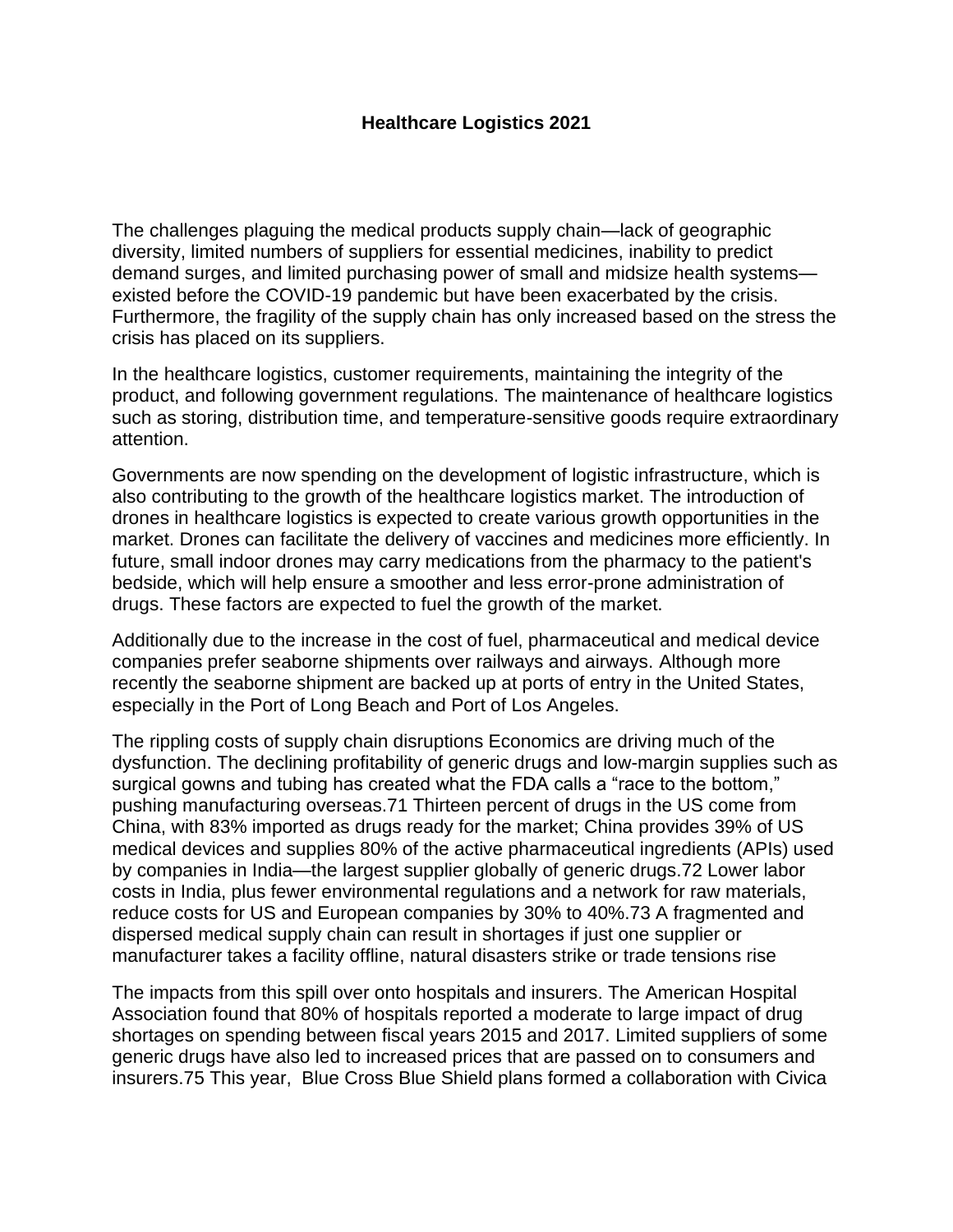Rx, a not-for-profit organization established by a group of providers, to manufacture their own generic drugs.

In 2021, distributors and health systems are considering establishing contracts with secondary suppliers, joining new group purchasing organizations, relocating facilities and approaching storage and distribution on a more regional scale. According to HRI's executive survey, 94% of life sciences executives and 86% of provider executives said that improving their supply chain overall was a priority in 2021. Specifically, improving supply chain transparency was their top priority.

These types of collaborations, to secure the supply chain through diverse geographies and sourcing materials. will likely mean near term incremental investments into supply chain capabilities resulting in marginally higher direct costs.

The industry can take a cue from tech or automakers Relocating manufacturing facilities back to the US has garnered attention in Washington. One option could be dual sourcing, in which a company relies on facilities or suppliers in more than one region. It is also a strategy that has been employed by other industries as a means to add redundancy without disrupting established networks. A tech supplier based in China built a secondary facility in the US, potentially giving it a competitive advantage as geopolitical tensions ebb and flow between the two countries. Automakers have added resiliency by standardizing parts across products. They also have beefed up risk management by asking primary suppliers to have contingency plans for disruptions to the supply of raw materials. The foreign carmaker BMW built a factory in the US to be closer to a new and growing customer base for certain models. A cross-industry analysis by PwC found that in situations where companies don't want to leave China, a China "plus one" strategy, in which they add manufacturing or supply redundancy in another locale, could help companies establish networks in a new country while maintaining some of the financial advantages, such as reduced labor costs, that come with foreign facilities.Depending upon the locale, it could also provide opportunities for lower tax jurisdictions, as China isn't considered as having tax advantages compared with areas such as Ireland. The dual-sourcing strategy may produce savings of 5% to 20% over sourcing or producing only in China.

"Our industry has many tools for tracking and monitoring freight, from the standard onboard computers reporting the location, direction of travel and hours of service status of the truck and driver to more complex temperature monitoring systems that have risen to prominence during this crisis," Orban says. "It is no longer a load of apples or ice cream that has to be carefully temperature-controlled; now an incredibly important shipment of vaccine could be endangered if the cooling systems in the trailer fail or the temperature rises without appropriate intervention.

"At the start of the COVID-19 vaccine distribution, escorts were required for many of the vaccine loads," he continues. "This, while common for some types of high-value loads, was something that always adds additional stress for the driver and the carrier. The amount of responsibility we put on our drivers has only increased -- not only do they have to be away from home during a global pandemic, but now they might not be able to stop at their preferred truck stop due to security concerns or could have to change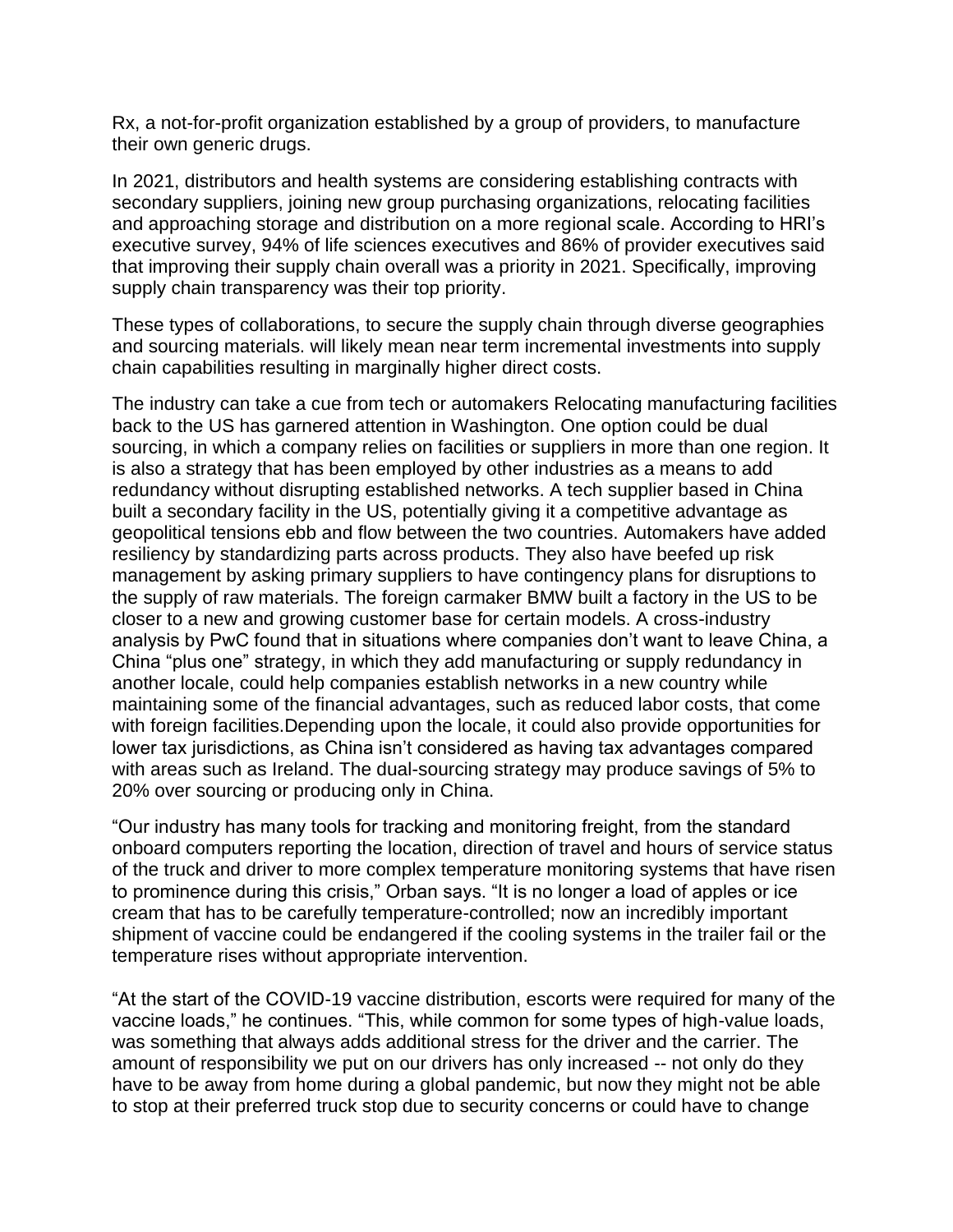their sleep or eating patterns to make sure that we get the vaccine we so desperately need. The carriers themselves have to be equipped to brief the drivers, as well as make sure that security protocols are being followed, and this adds another layer to the complexities of moving freight through the country.

"If a fleet doesn't have an existing security program or high-value load process, it is possible they won't even be able to haul these loads, even if they have the proper equipment," Orban adds.

But, it is not just transportation technology that is important in the supply chain.

Beardslee seconded that technology in transportation is vital. She emphasizes that cold chain trailers, box trucks, containers, air cargo and on-site freezers are important in not just transporting vaccines, but also in moving all temperature-controlled pharmaceuticals safely. Additionally, temperature monitoring technology and tracking software embedded into transportation management systems (TMS) are important for the growing need for visibility that has proved important in vaccine distribution.

Specifically, for the vaccine, there are platforms that integrate CDC vaccine registration requirements.

"Many pharma companies are taking advantage of digital technologies, including cloud, robotic process automation and Internet of Things," says Stephen Meyer, senior research director, [Gartner Supply Chain Practice.](https://www.sdcexec.com/home/company/10834993/gartner-inc) "This can be leveraged for 'smart' products that result in better prescription adherence and more accurate dosing, as well as for new supply chain capabilities, like real-time shipment tracking that ensures products are delivered on-time and at the correct conditions. Analytical technologies that help derive insight from large and diverse data sets are also popular, like AI and cognitive computing."

Farooq supports the argument for the need of automation, as it helps eliminates repetitive tasks, shifts focus to actual business outcomes and allows individuals to lean into aspects of the job that require human ingenuity.

"We can expect this trend toward the digital economy to continue and further accelerate," he says. "Procurement has a clear role in supporting that transformation and the incorporation of intelligent technologies such as AI, machine learning and IoT into our daily lives."

Gisli Herjolfsson, co-founder and CEO of [Controlant,](https://www.sdcexec.com/warehousing/company/21195168/controlant) emphasizes the importance of other technology such as enterprise resource planning (ERP) systems, quality management systems, asset management, business analytics (BI) dashboards and blockchain platforms.

"Each stakeholder most likely uses something different to track and monitor their piece of the cold chain," he says. "Companies are achieving greater supply chain and value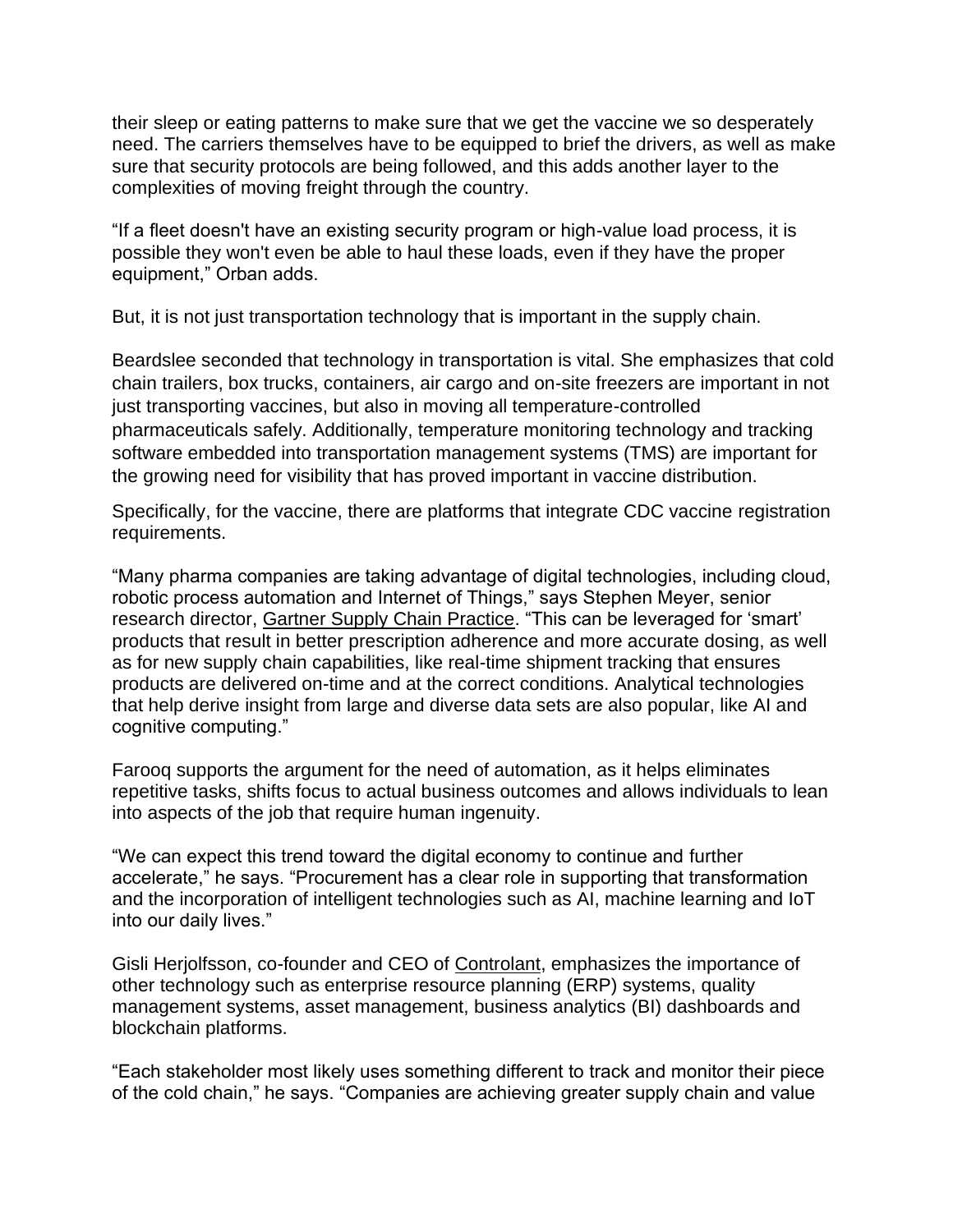chain orchestration by using a comprehensive control tower that unites these disparate systems and organizations. Having a fully connected and integrated control tower provides all parties, across business, manufacturing, operations, and supply chain functions, with a single source of truth."

In addition to comprehensive control towers, cloud software can help.

"Cloud software platforms can serve as the backbone of the information supply chain so that all supply chain participants are on the same page and to provide a clear record of product custody as it moves through the global supply chain," Bisceglie says.

"In mapping, monitoring and modeling supply chain risk, AI-based technology can serve as an early-warning system. AI- and machine learning-based platforms can quickly and effectively map the global supply chain to the nth tier (not just Tier 1 suppliers) and then deliver continuous monitoring against dozens of supplier risk factors. Previously, this monitoring was done annually and manually -- processes that were highly inefficient and left massive blind spots that heavily impacted brands during the pandemic, before it, and still do."

Another key trend we are seeing is in the sourcing from nature.

"Nearly half of pharmaceuticals are sourced from nature, mostly plants," says Smolke. "While the technology required to transform these natural materials into medicines varies considerably, plant-based drugs are generally manufactured through a multi-step process that begins on specialized farms, where the medicinal crops are farmed and harvested. Once these plants arrive at processing facilities, they undergo extensive physical and chemical treatment to extract and isolate their medically relevant components. Once isolated, these components are combined with other raw materials or further modified through chemical reactions to become active pharmaceutical ingredients (APIs), the base of all drugs.

"New technologies are offering a better way to produce highly complex medicinal molecules on demand. With today's current understanding of DNA and modern computational tools, scientists can bioengineer the ingredients for medicines using plants as inspiration, not raw supplies," adds Smolke

"To do this, scientists identify the genetic code that produces beneficial molecules in plants. They replicate those molecules by inserting synthetic DNA into brewer's yeast, then grow the engineered yeast in large fermenters. In just two weeks, this process can yield highly valuable molecules at commercial scale," she says.

These new changes will require more cross sector collaboration within the community colleges to assist businesses to be more productive, allow for the colleges to be a move one stop shop to help not only vertically but horizontally within a companies organization.